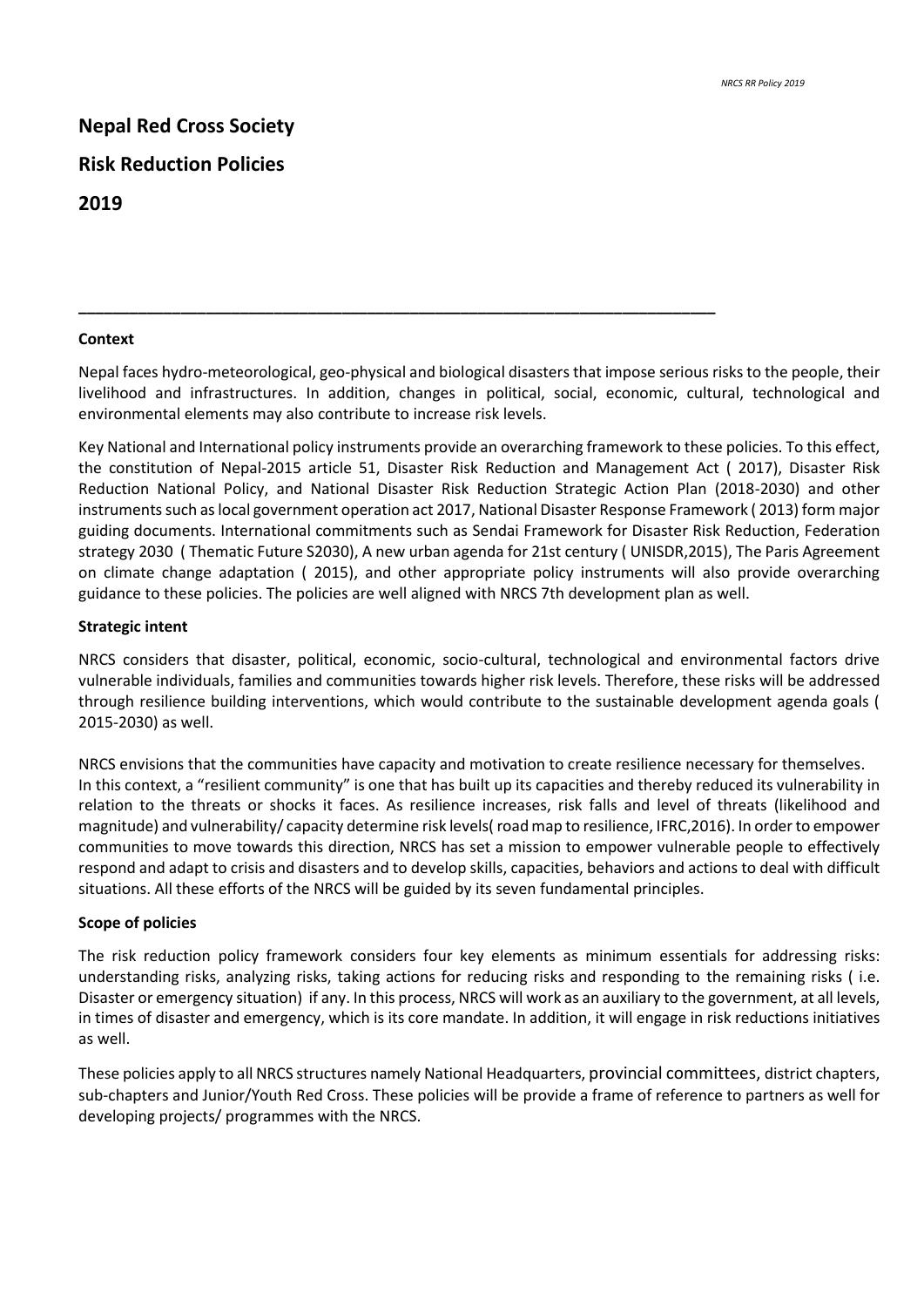# **Guiding Principles**

- **1)** Acknowledge that communities are resourceful and their contribution counts significantly in sustaining resilience building efforts, both inherent and adaptive capacity<sup>1</sup>, which eventually contribute to reduce their risks. Also, recognize indigenous knowledge, skills and practices in resilience building and complement them with scientific knowledge as well,
- 2) Strengthen a culture of safety and security, within the organization and in communities, necessary for a resilient society. In addition, promote safer access framework for increasing NRCS' access during disaster and emergency period,
- 3) In recognition to a complex nature of resilience building process, create conducive environment for a concerted effort of multiple stakeholders together with NRCS,
- 4) Comply with key international and Nepal government's policy frameworks for risk reduction and resilience building. While doing so, consider community-needs and delivery capacity of NRCS as well,
- 5) Promote norms and values of social inclusion with focus upon the most vulnerable groups and addressing wider issues around gender, poor, elderly, women, children and disabled people,
- 6) Comply with the government of Nepal's disaster risk reduction, emergency response and recovery policy frameworks and guidelines. Also contribute to major international policy commitments and adhere to the principles of gender and inclusion, Build-Back-Safer principles, Sphere Standards and safer access framework
- 7) Develop co-ordination, partnership and learning from experience as building blocks of NRCS capacity building approach

# **Policy statements**

- 1) Prepare NRCS for reducing disaster risks at communities through resilience building and delivering effective emergency response and recovery operations aiming at reducing disaster mortality, number of affected people, economic loss, and disaster damage to critical infrastructures and disruption of basic services. Refer to resilient community framework of the government of Nepal, road to resilience framework of the Federation as well as other relevant guidelines in this process.
- 2) Refer to minimum and common approaches<sup>2</sup> for NRCS engagement on risk reduction/ resilience building efforts. While doing so, consider major risks associated with hydro-meteorological, geo-physical and biological disasters and social, economic, cultural, environmental and technological factors as well. Ensure that those at- risk- are given priority and they are engaged in designing and implementing targeted interventions,
- 3) Ensure that risk reduction efforts are underpinned by resilience building actions promoting risk governance, application of risk reduction policies and strategies, capacity building of communities, encouraging private sector participation and addressing emergencies through NRCS volunteers mobilization,
- 4) Work closely with municipalities, district co-ordination committees, provinces, police and armed forces ( following SoPs) and the Federal government on risk reduction/resilience building, emergency response and recovery actions. Through this mechanism, plan to strengthen NRCS's mandate as "auxiliary to the government" in emergencies,
- 5) Engage NRCS network in addressing urban risks through resilience building of real and virtual communities and systems, with special consideration to natural disasters, climate change, depletion of resources, rapid population movement and development in information technology,
- 6) Allocate at least 5% budget from emergency response to manage risk reduction or resilience building interventions. Invest on core areas of NRCS capacity building with emphasis upon supply-chain management, forecast-based financing, cash transfer mechanism, climate change adaptation, early warning system, protecting

*<sup>1</sup> Here, the term inherent condition refers to existing capacity within the community and an adaptive capacity refers to additional capacity of acquired by the community to cope up with vulnerability caused by disaster or emergencies.* 

*<sup>2</sup> Refer to NRCS Disaster Risk Reduction operational approach paper for definition of minimum and core approaches*